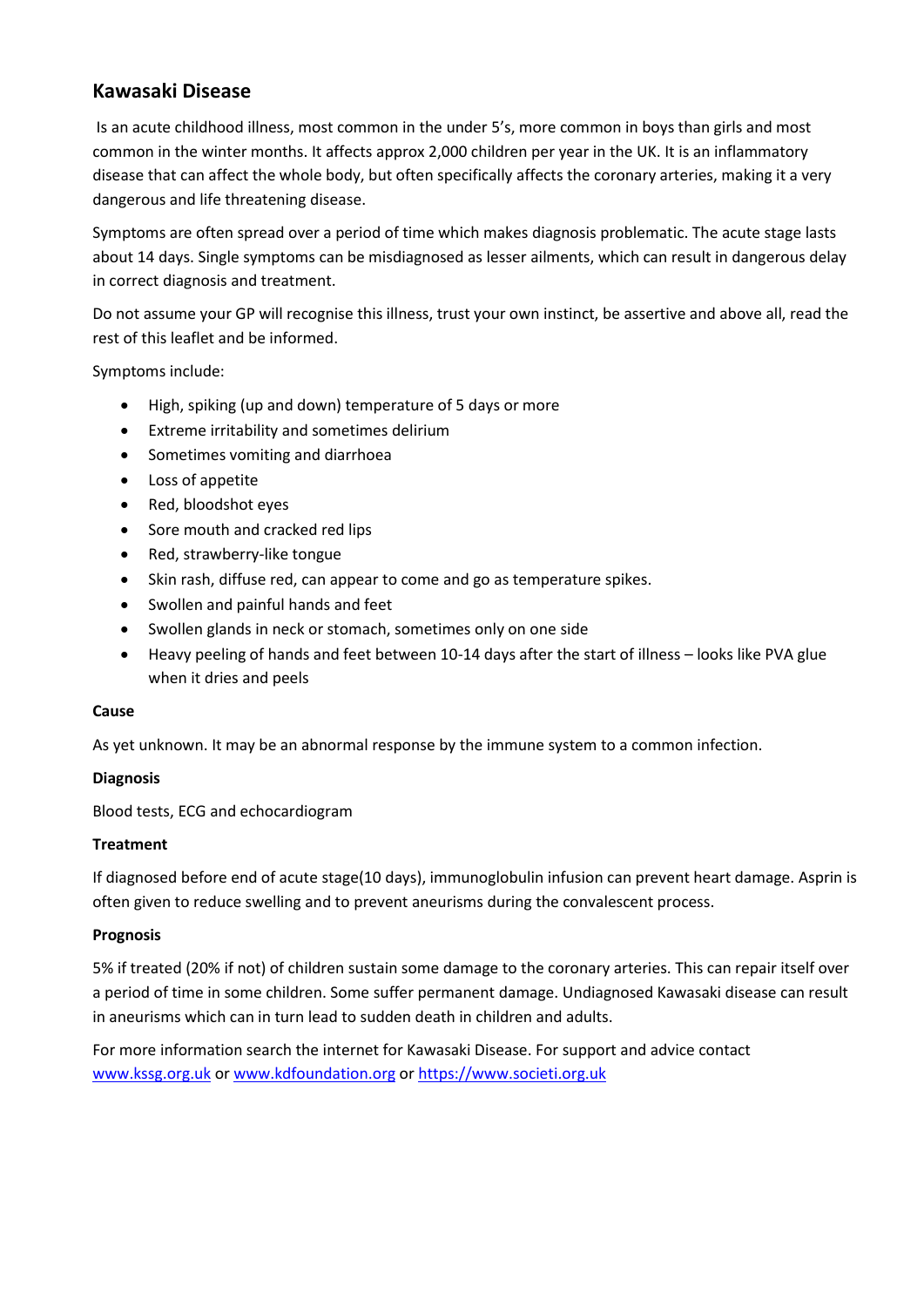### **PIMS: the COVID-19 linked syndrome affecting children: Information for Families**

### **Introduction**

Most children do not become seriously ill with COVID-19. Less than 1.5 % of all admissions to hospital with the virus are of people under 20, with even fewer of these requiring admission to an intensive care unit. But doctors have seen a small number of children and teenagers with an unusual condition which seems to be linked to the virus. Paediatric Multisystem Inflammatory Syndrome temporally associated with COVID-19 (called PIMS-TS or PIMS for short) is very rare and most children with the condition will not be seriously affected. In a very few cases it can be serious and even life-threatening. Seriously affected children or teenagers will have symptoms which are very similar to other life-threatening conditions such as sepsis or meningitis. If a child has a temperature of 38 or higher, cold hands and feet and is sleepy, call your GP or 111. If symptoms persist and you have not been able to speak to either a GP or 111, take your child to the nearest A&E. If you're worried, trust your instincts and seek help.

### **What is PIMS?**

In April, doctors in the UK reported cases of serious illness in around twenty young patients, some of whom needed to be treated in intensive care. The children had serious inflammation throughout their body. Inflammation is a normal response of the body's immune system to fight infection. But sometimes the immune system can go into overdrive and begin to attack the whole body and if this happens, it is important that children receive urgent medical attention. Doctors are concerned that in severe cases of PIMS the inflammation can spread to blood vessels (vasculitis), particularly those around the heart. If untreated, the inflammation can cause tissue damage, organ failure or even death, Some of the symptoms of PIMS can overlap with other rare conditions, such as Kawasaki disease and Toxic Shock Syndrome. Some people have referred to the condition as 'Kawasaki-like disease'. Like PIMS, complications from Kawasaki can cause damage to the heart. Kawasaki tends to affect children under five whereas PIMS seems to affect older children and teenagers.

#### **Can PIMS be treated?**

Yes. Doctors know what to look out for and will do tests to diagnose what's wrong and what treatment to give the child. Even where doctors aren't 100% sure whether a child or teenager has PIMS, they know how to treat the symptoms associated with it. Doctors use the same type of treatments to 'reset' the immune system for both PIMS and Kawasaki disease. Researchers hope to find out more about how to diagnose patients as quickly as possible and which are the most suitable treatments for each patient.

#### **What symptoms should I look out for?**

There's a very wide range of symptoms and children with PIMS can be affected very differently. Some children may have a rash. Some, but not all, may have abdominal symptoms such as stomach ache, diarrhoea or being sick. All the children diagnosed with PIMS had a high temperature for more than three days, although this can be a symptom in many other illnesses and on its own is not a sign of PIMS. While most won't, some children may be severely affected by the syndrome. The most important thing is to remember that any child who is seriously unwell needs to be treated quickly – whatever the illness. If the child has a temperature of 38 or higher, cold hands and feet and is sleepy, call your GP or 111. If symptoms persist and you have not been able to speak to either a GP or 111, take your child to the nearest A&E. If your child doesn't have these signs of being seriously unwell but you are still concerned, talk to your GP.

#### **How many children have been affected?**

It's difficult to say because doctors are still in the process of reporting back – and also because there isn't a definitive test. We think around 80 children may have been seriously affected and admitted to an intensive care unit. Almost all these children have since recovered. Some are being monitored for possible heart